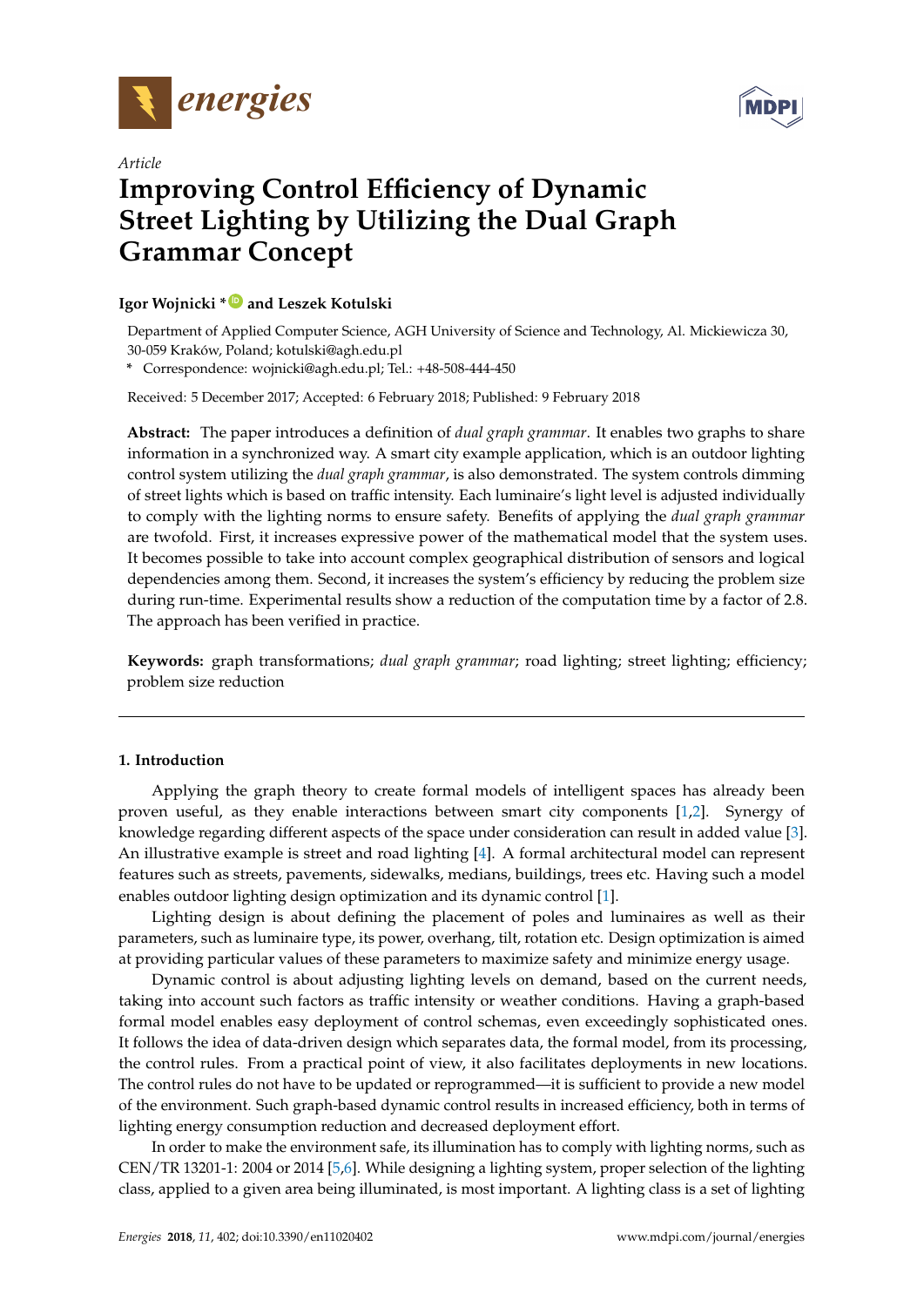requirements such as illumination, uniformity etc. Particular classes, such as *me*2, *me*3 etc. deliver well-defined lighting levels.

The main driver for this paper is based on experience from a research project which resulted in deployment of 3768 light points in Kraków, Poland. It has been observed that the sensor infrastructure becomes more and more complex, delivering more and more information. It is often redundant to provide comparative results or robustness to failures. In Kraków, the number of ambient light sensors for outdoor lighting has increased 15 times over just one year (2016). Instead of a single sensor in an electric cabinet which supplies three circuits of 50 luminaires each, there is one for every 10 luminaires, mounted on the lamp pole. Similarly, the number of traffic intensity sensors has increased as well. For a typical intersection, the number of traffic intensity detectors (induction loops) has increased by a factor of 2. For example, in the case of a 4-way intersection with 10 inbound and 6 outbound lanes, it has increased from 10 to 20.

This paper focuses on providing a formal basis to incorporate knowledge regarding multiple sensors into the lighting control model by introducing the *dual graph grammar* concept. As a result, the model remains easy to comprehend, while the computing power needed to process and interpret it is decreased.

## **2. Motivation and Related Research**

The concepts of smart cities and smart environments, as well as technologies related to them, are gaining traction. The main technological enablers are Internet of Things (IoT) and sensor nets resulting in broad availability of data [\[4,](#page-13-3)[7](#page-13-6)[,8\]](#page-13-7). The main drivers are safety, convenience and, last but not least, economic factors such as energy savings [\[9,](#page-13-8)[10\]](#page-13-9). Often, combination of smart technologies with renewable energy sources offers added economic value [\[11\]](#page-13-10). Such solutions can be applied at the scale of an entire city [\[12\]](#page-13-11), a single block, or indoor [\[13](#page-14-0)[–15\]](#page-14-1). They are often based on rules and configured for particular deployments [\[16](#page-14-2)[–19\]](#page-14-3). However, a lack of underlying formal models often results in harder and more costly adjustment to evolving requirements or deployment at new locations.

Graphs seem to be an appropriate tool to develop such models [\[1](#page-13-0)[,20\]](#page-14-4). However, one of the challenges is the efficiency of graph transformations. The main problems are graph parsing and determination of membership. With strong limitations on the graph structure, the membership problem is of  $O(n^2)$  computational complexity [\[21\]](#page-14-5). However, in general it remains a higher-order polynomial. The efficiency depends on the size of the entire graph. One of the methods of its reduction is the concept of hierarchical graphs [\[22](#page-14-6)[,23\]](#page-14-7), where the nodes can also be graphs introducing more detail at the graph's lower levels. While the concept provides a convenient structure, it also increases the graph size and processing complexity. Real-world cases indicate a need for a representation which would not require increased processing power. An example of such a case is generation of dynamic control rules for an outdoor lighting system. Initially, a flat graph structure, the Control Availability Graph (CAG), was proposed for this purpose [\[1](#page-13-0)[,20\]](#page-14-4). It is an extract of architectural features that are necessary to provide dynamic control, hence the name. Dynamic control is provided by software performing the following tasks:

- 1. obtaining data from sensors and updating the CAG accordingly (traffic intensity and ambient light intensity sensors are considered),
- 2. firing the control rules in the form of graph transformations, which results in conclusions being stored in the CAG,
- 3. delivering the conclusions to the actuators, which set power levels of the appropriate luminaires.

The more luminaires are under control, the larger the CAG becomes. Since the control software is meant to be used as an embedded system, the performance requirements play a major role.

To present the CAG concept let us introduce an example intersection which is given in Figure [1.](#page-2-0) To control lighting intensity, the following formal structure has been defined. There is a single street segment *s*1, which is a length of a street with uniform lighting conditions. It covers four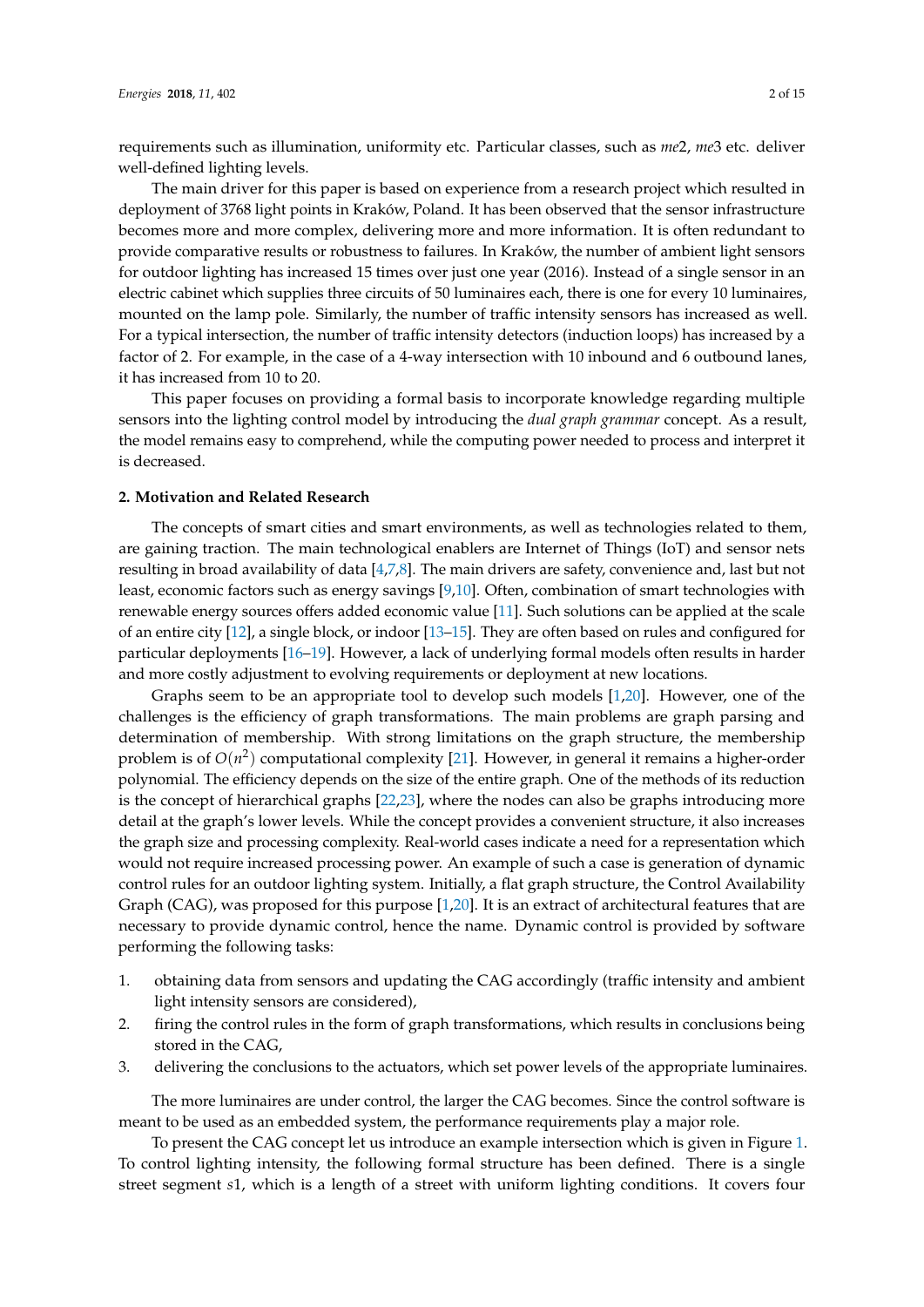luminaires *l*1, . . . , *l*4. There is also an ambient light detector *da*1 and a traffic intensity detector *dt*1. A corresponding CAG is given in Figure [2.](#page-2-1) Some of the graph indices, labels and attributes are shown. The following graphical convention is used. Vertex labels are indicated within vertices, indices, if present, are prefixed with a "/" character. For example, a vertex indicated as *dt*/*dt*1 has the label *dt* and an index of *dt*1. In this case, the vertex represents a traffic intensity detector, hence the label *dt*. Indices are arbitrary symbols to increase readability and correspondence with real objects. Edge labels can also be present. For example, between vertices *s*1 and *c*1, there is a label indicating the lighting class *me*3. Attribute names and values are indicated as well, for example *p*(0.8) is an attribute *p* holding the value of 0.8 which indicates luminaire's power level.

<span id="page-2-0"></span>

<span id="page-2-1"></span>**Figure 1.** A street segment *s*1, with luminaires *l*1, . . . , *l*4, a traffic intensity detector *dt*1 and an ambient light detector *da*1.



**Figure 2.** A street segment, Control Availability Graph logical model, representing all features from Figure [1](#page-2-0) and luminaire configurations: a traffic intensity detector *dt*/*dt*1, an ambient light intensity detector *da*/*da*1, a segment *s*/*s*1, luminaire configurations *c*/*c*1, *c*/*c*2, luminaires *l*/*l*1, *l*/*l*2, *l*/*l*3, *l*/*l*4.

The graph consists of a vertex labeled as *dt* which represents a traffic intensity detector, *da* which represents an ambient light detector, *s* which represents a segment, *c* which represents a luminaire configuration, and finally *l* representing a luminaire. Edge labels between vertices *c* and *s* represent lighting classes which are provided by a given configuration on a given segment. With each lighting class, the power level of the luminaries belonging to the segment is defined. It is represented as the *p* attribute of an edge between vertices labeled *c* and *l*. Its value is a coefficient by which a luminaire's power setting has to be adjusted, ranging from 0 (0%) to 1 (100%). It indicates how much the luminaire should be dimmed. Assuming that the power setting is expressed as  $p(x)$ , its relationship with the dimming is expressed as:  $x = 1 - d$ . The settings for a given configuration which supports an indicated norm are computed based on photometric calculations according to the lighting norms while building the graph. During run-time, when control is carried out, the values of the sensors allow to determine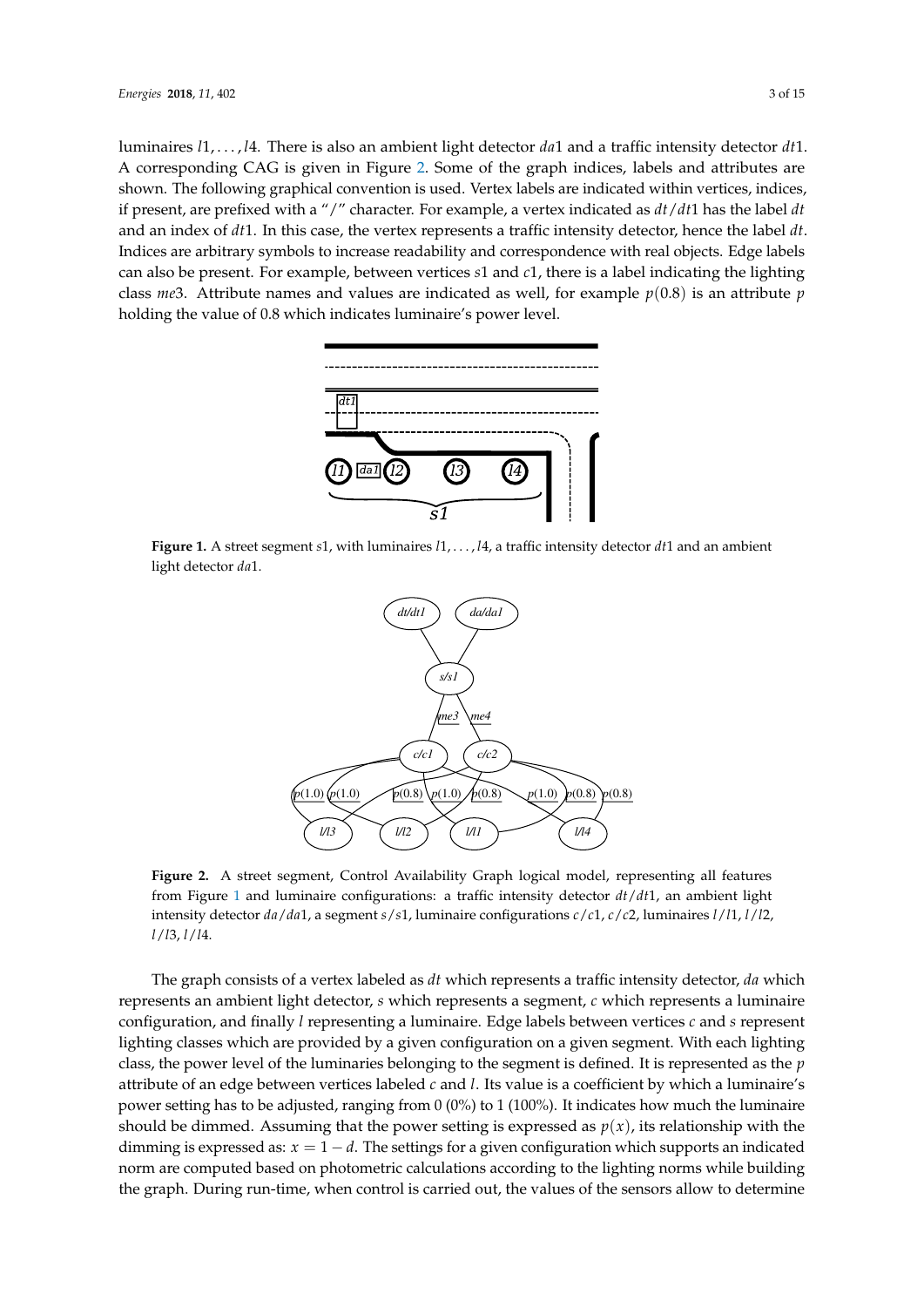the proper lighting class, represented as an edge between *s* and *c*. The power settings for each of the luminaires are selected accordingly based on the class.

In case of cities with thousands of lamps, such a graph consists of hundreds of thousands of nodes and edges, thus both the readability of the model and efficiency of graph grammars are major challenges.

The CAG is built by performing photometric calculations based on the lighting norms. The examples in this paper, as well as the deployment in Kraków, utilize CEN/TR 13201-1: 2004 norm [\[5\]](#page-13-4) even though the norm was updated in 2014 [\[6\]](#page-13-5). It is because the deployment was designed in 2015 and 2016 at which time the 2014 update was not acknowledged in Poland yet.

In this paper, we introduce the *dual graph grammar* concept. It results in a graph-based model with low computational complexity and flexibility where needed. An example application is a dynamic street lighting control system. It enables efficient adjustment of lighting to particular needs and capabilities by providing high-performance processing. The adjustment can be based on far more complex logical relationships among sensors than the ones presented in Figure [2.](#page-2-1)

There is also additional motivation to use as many sensors as available. The more sensor information is available, the more precise the control process is, which can lead to increased energy savings. For example, if there are redundant traffic intensity sensors taken into consideration, not delivering the measurements by one of them does not influence the control process. If there is no redundancy, a malfunctioning traffic detector forces the control system to assume the maximum value of allowed traffic intensity. This results in delivering more light than necessary and consuming more energy.

It needs to be pointed out that even insignificant energy savings at a single luminaire lead to substantial savings for a city, due to the effect of scale. A city with a population of 1 million has approximately 80,000 light points (it has been experimentally established that there is a relationship between population density and the number of light points in urbanized areas, there are 8 light points per 100 citizens for Poland), which consume from 20 to 50 GWh per year. The estimation is based on the assumption that the wattage of a single luminaire varies from 60 to 150 (both LED and HPS light sources) on average.

### <span id="page-3-0"></span>**3. Problem Statement**

A synthesis of the CAG model, which is based on photometric calculations and a rule-based control approach were proposed in [\[1\]](#page-13-0). The control process works efficiently as long as the sensor infrastructure is built from the ground up, having only one detector of a given kind at any street segment. However, in the real world, there are usually multiple detectors of a kind at one segment which are part of an Intelligent Transportation System (ITS) or a sensor network which is already deployed. If so, input to the lighting control system should be based on a result of calculations on data from these multiple detectors. Extending the model, thus the graph grammar, to cover these additional computations, while perfectly justified, leads to some undesired side effects. First of all, the model becomes less clear, focusing on the sensors and relationships between them, instead of binding sensors with segments, configurations and luminaires. Then, the control rules have to take care of choosing the most appropriate sensor from a group and applying the appropriate calculations. It makes them more complex, challenging to verify, and can also lead to decreased processing performance of such a model during run-time.

To handle these issues, the concept of a *dual graph grammar* is introduced. Such a grammar provides double expressiveness of the model: efficient calculations on sensor data and logical organization of the infrastructure. It is created by combining two separate graph grammars and explicitly stating the synchronization conditions between the graphs they generate. As a result, there will be two synchronized graphs representing these two aspects. Such an approach will also improve run-time performance, since the two graphs can be processed independently.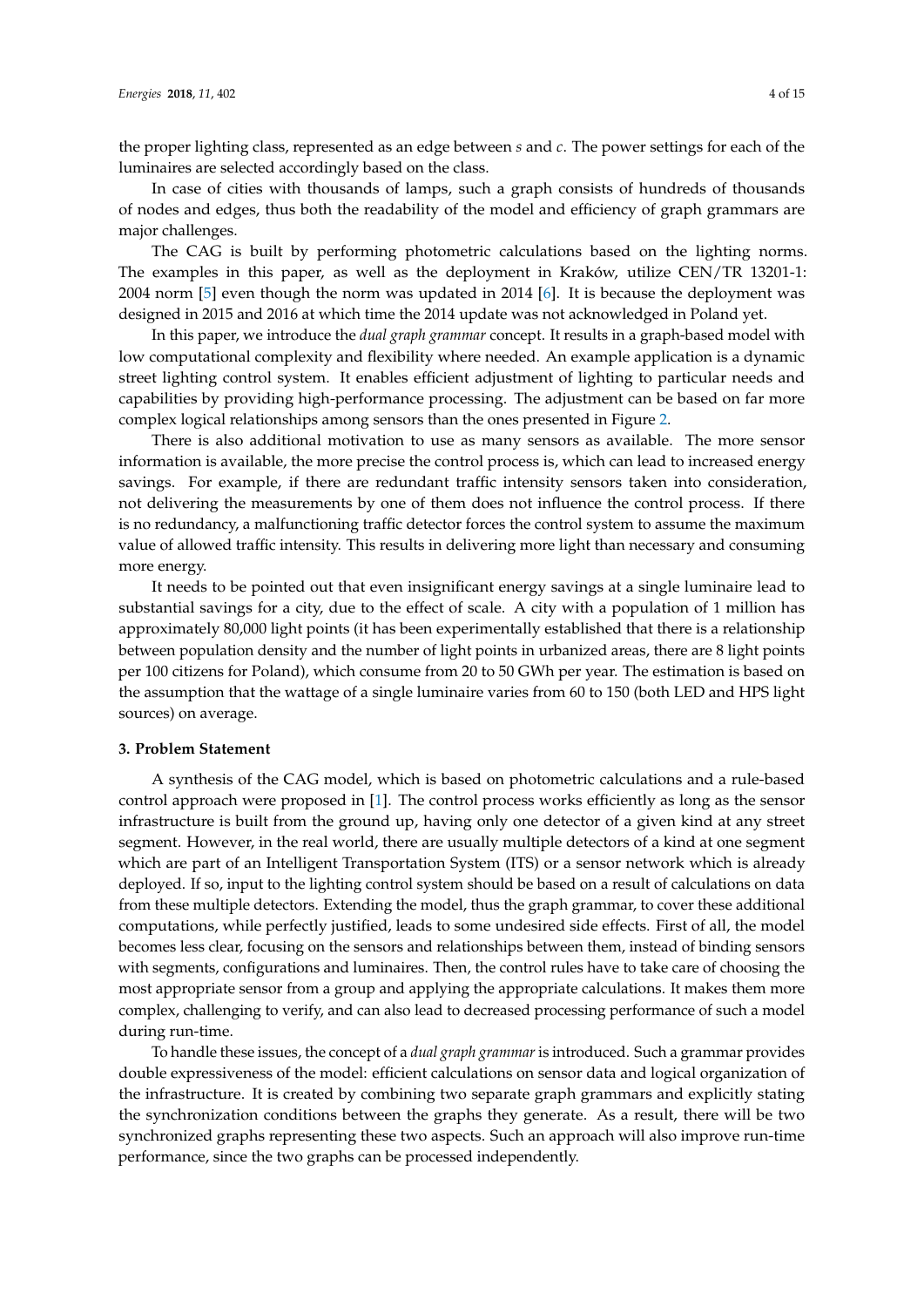Before introducing formal definitions, let us focus on an example which explains the problem. As mentioned earlier, in highly urbanized areas, the example shown in Figure [1](#page-2-0) becomes unrealistic. The actual detector distribution would be close to that presented in Figure [3](#page-4-0) instead. The difference is that for multi-lane streets, there is usually at least one detector per lane. Sometimes, the traffic intensity detectors are doubled or tripled and their placement could be before or after an intersection. Considering the example in Figure [3,](#page-4-0) in order to calculate the traffic intensity *dt* in segment *s*1, one needs to perform:

$$
dt = \max(dt1, dt3) + \max(dt2, (dt4 + dt5))
$$

<span id="page-4-0"></span>where  $dt1, \ldots, dt5$  express traffic intensity measured by respective traffic intensity detectors. In this case, *dt*1 and *dt*3 are redundant, measuring traffic intensity in the same lane. Similarly, *dt*2 and a sum of *dt*4 and *dt*5 are redundant too.



**Figure 3.** A real world example of a street segment *s*1, with luminaires *l*1, . . . , *l*4, and multiple traffic intensity detectors *dt*1, . . . , *dt*5 and ambient light detectors *da*1, *da*2.

There could also be more than one ambient light sensor for a single segment. These sensors are often located on the poles, together with luminaires. The actual ambient light intensity, taking into account multiple ambient light detectors, should be calculated as:

$$
da = \min(da1, da2)
$$

where *da*1 and *da*2 represent ambient light intensity measured by respective detectors. The min() function is used since the lighting level at the segment has to be adjusted to the lowest value of ambient light detected, to avoid the segment being underlit.

A model with all the sensors taken into consideration could look like the one given in Figure [4.](#page-5-0) However, as mentioned earlier, it is not practically feasible, because it lacks the knowledge about what particular calculations should be performed; spatial and logical relationships among the detectors are not there. Thus, in order to make it usable, the model gets simplified, taking into consideration only a subset of the detectors, as shown in Figure [5.](#page-5-1) Then, by a rule of thumb, traffic intensity for all traffic detectors should be added up, while ambient light intensity is calculated as a minimum over all detectors for a given segment.

However, there are still some issues:

- 1. no detector redundancy is taken into consideration, which the increases risk of traffic intensity misjudgment due to sensor failure or noise,
- 2. sensors to be included in the CAG have to be hand-picked,
- 3. data aggregation from multiple detectors is driven by control rules; it is performed on an arbitrary number of detectors, which might result in run-time performance degradation, since the number of detectors can vary from segment to segment.

Let us show how the proposed *dual graph grammar* can solve these issues.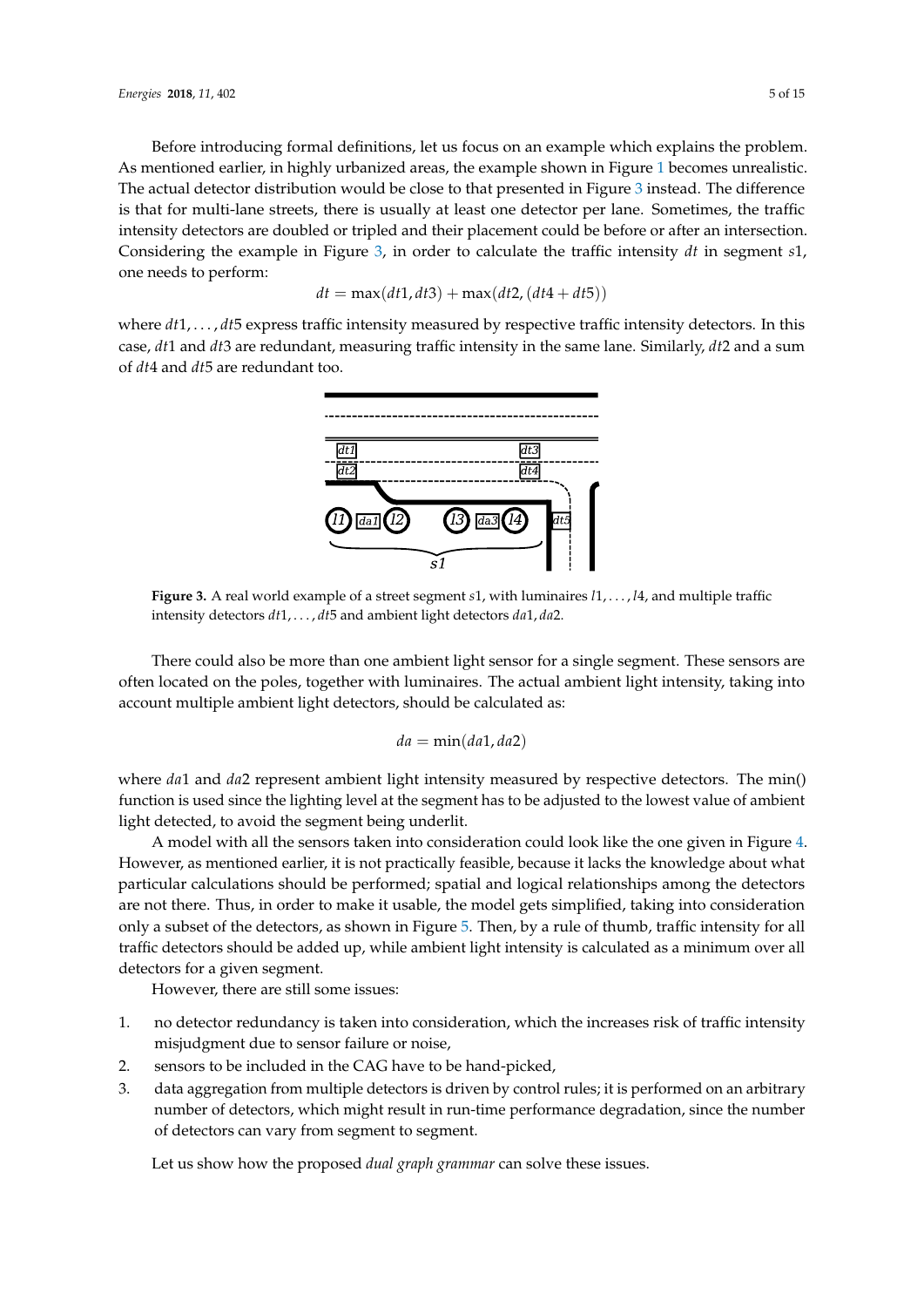<span id="page-5-0"></span>

<span id="page-5-1"></span>**Figure 4.** A street segment, logical model: a Control Availability Graph; no logical relationships among detectors.



**Figure 5.** A street segment, logical model: a Control Availability Graph; a simplified approach which takes into account a subset of detectors.

#### **4. Dual Graph Grammar Representation**

As mentioned in the previous section, the CAG structure does not directly represent the complexity of the influence of multiple sensors on lighting segments and subsequently on the luminaires to be controlled. Hard-coding it, which is using general-purpose programming languages to represent this influence, would make it hard to analyze or modify, since it would not be part of the graph. On the other hand, extending the CAG to perform additional processing to cover the influence would increase its size and decrease the overall processing efficiency, since the complexity of graph parsing algorithms depends on the graph size. To solve these problems, we introduce the *dual graph grammar* representation, in which two graph grammars are used to generate a consistent model in such a way that they are separate graphs with common elements. The synchronization of both graphs is provided by the validation properties associated with each of the grammars. As a result, the two graphs have separate purposes: one is used for control, and the other—to express relationships among sensors. Let us define this structure formally.

**Definition 1.** *A* dual graph grammar [Ψ, Θ] *is a pair of graph grammars:*

$$
\begin{array}{l} \Psi = (\Sigma_{\Psi}, \Gamma_{\Psi}, \Delta_{\Psi}, \Phi_{\Psi}, S_{\Psi}, \Pi_{\Psi}) \\ \\ \Theta = (\Sigma_{\Theta}, \Gamma_{\Theta}, \Delta_{\Theta}, \Phi_{\Theta}, S_{\Theta}, \Pi_{\Theta}) \end{array}
$$

*where:*

• Σ<sup>Ψ</sup> *and* Σ<sup>Θ</sup> *are the sets of node labels,*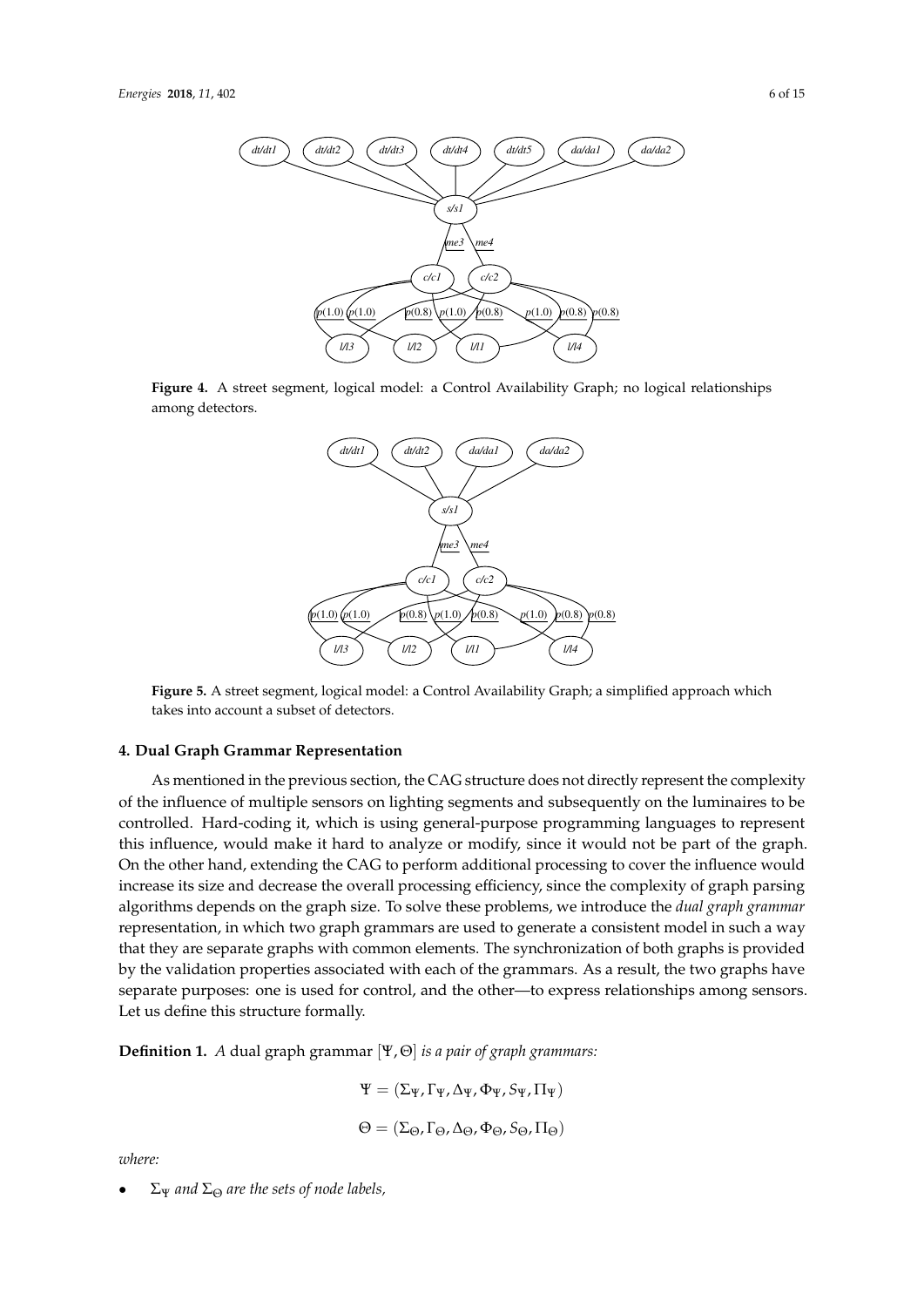- $\Delta_{\Psi} \subset \Sigma_{\Psi}$ ,  $\Delta_{\Theta} \subset \Sigma_{\Theta}$  are the sets of terminal node labels,
- Γ<sup>Ψ</sup> *and* Γ<sup>Θ</sup> *are the sets of edge labels,*
- Φ<sup>Ψ</sup> *and* Φ<sup>Θ</sup> *are the sets of transformation rules,*
- *S*<sup>Ψ</sup> *and S*<sup>Θ</sup> *are the starting graphs,*
- Π<sup>Ψ</sup> *and* Π<sup>Θ</sup> *are the validation graph grammar conditions,*

*and the following condition is fulfilled:*  $\Sigma_{\Psi} \cap \Sigma_{\Theta} \neq \emptyset$ .

*Applications of transformation rules on a graph are atomic. This means that two productions on a single subgraph are mutually exclusive.*

<span id="page-6-1"></span>**Definition 2.** *A* dual graph grammar  $[\Psi, \Theta]$  *is synchronized if both validation conditions*  $\Pi_{\Psi}$  *and*  $\Pi_{\Theta}$ *are met.*

Let us explain how the proposed *dual graph grammar* notation supports the problem of maintaining the influence of multiple sensors on a given segment. The basis for this concept is the notion of a *virtual detector*. It represents a data source with values calculated based on information from actual detectors. There is only one virtual detector of a given type in relation with a segment. In this case, a node labeled by *dva* will represent such a detector, providing ambient light intensity. Similarly, a node labeled by *dvt* (virtual traffic detector) will represent traffic intensity. We assume that *dva* and *dvt* are the only node labels that belong to  $\Sigma$ Ψ  $\cap$   $\Sigma$ <sub>Θ</sub>.

The Ψ graph grammar will provide the logical relationships among entities; it enables control by defining a new Control Availability Graph: CAG<sub>Ψ</sub>. Its role is to:

- maintain information about the lighting infrastructure to be controlled,
- optimize the internal structure of the lighting system (for more details see [\[24\]](#page-14-8)),
- evaluate the current  $CAG_{\Psi}$  parameters to provide actual control.

The Θ grammar will define the evaluation rules for virtual detectors—a Detector Structure Graph  $(DSG<sub>Θ</sub>)$ . Its role is to:

- maintain information about the detectors' logical structure and evaluation conditions of sensory data resulting in virtual detectors' values,
- evaluate the virtual detectors' values.

Let us define  $CAG_{\Psi}$  and  $DSG_{\Theta}$  formally.

<span id="page-6-0"></span>**Definition 3.** CAG $\Psi$  *is an attributed graph over the set of node labels*  $\Sigma_{\Psi}$  *and the set of edge labels*  $\Gamma_{\Psi}$  *which is generated by the* Ψ *grammar:*

$$
CAG_{\Psi} = (V_{\Psi}, E_{\Psi}, lab_{\Psi}^V, lab_{\Psi}^E, \Sigma_{\Psi}, \Gamma_{\Psi}, att_{\Psi}^V, att_{\Psi}^E, A_{\Psi}^V, A_{\Psi}^E)
$$

## *where:*

- *V*<sup>Ψ</sup> *is a finite, nonempty set of graph nodes identified unambiguously by some injective indexing function Index* : *V*<sup>Ψ</sup> → *IS, where IS is a set of indexing symbols (usually* N *is used but in some cases it is easier to provide arbitrary symbols to increase readability),*
- $E_{\Psi} \subseteq V_{\Psi} \times V_{\Psi}$  *is a set of edges,*
- $\bullet$   $\Psi\_lab_{\Psi}^{V}: V_{\Psi} \rightarrow \Sigma_{\Psi}$  *is a node labelling function,*
- $\bullet$   $\Psi\_lab^E_\Psi: E_\Psi \to \Gamma_\Psi$  *is an edge labelling function,*
- $\Sigma_{\Psi} = \{s, l, dvt, dva, c\}$  *is a set of node labels, where:* 
	- **–** *s represents segments,*
	- **–** *l represents luminaires,*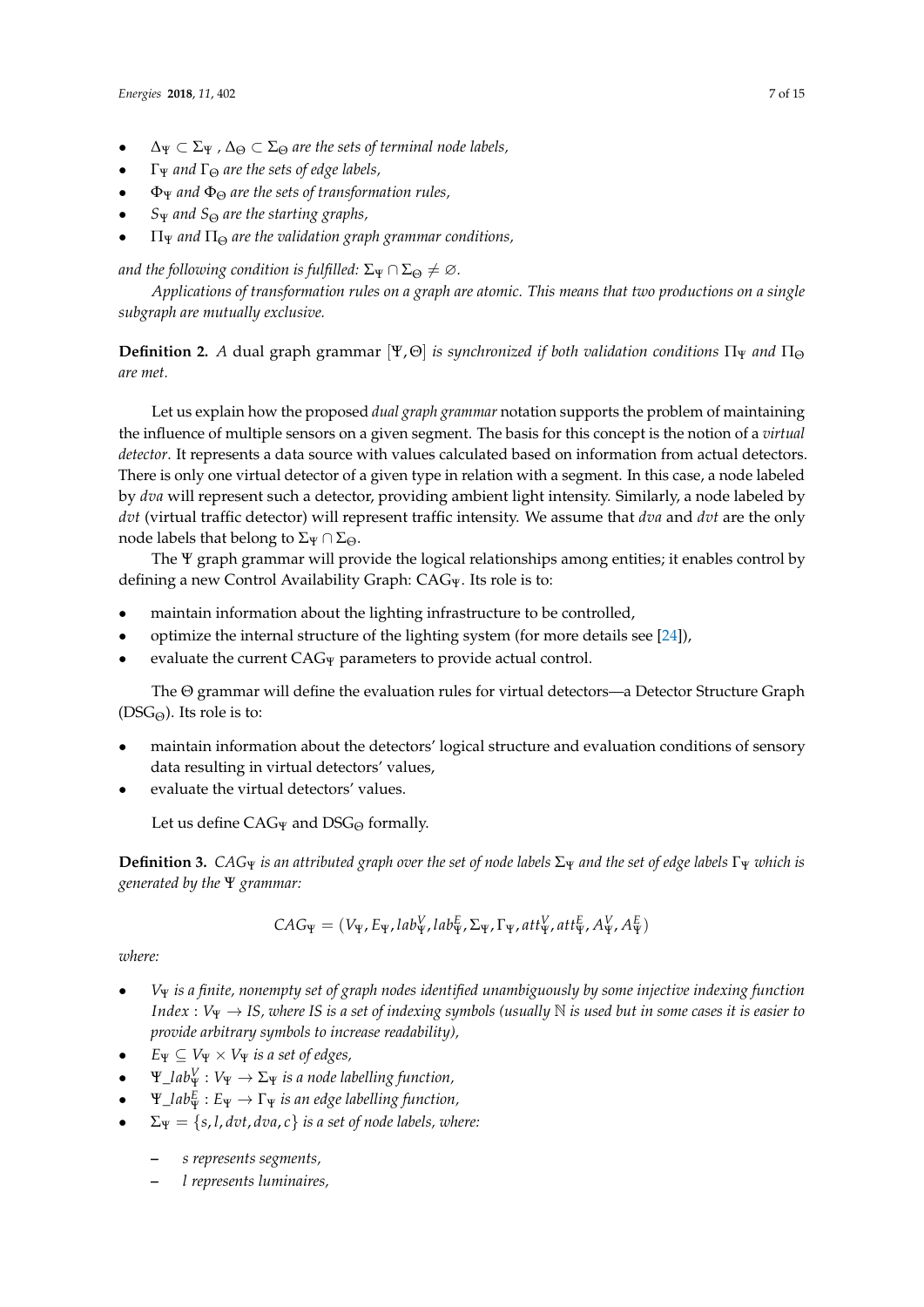- **–** *dvt and dva represent virtual traffic and ambient light intensity detectors, respectively,*
- **–** *c represents a configuration, which is a set of adjustments, associated with a relevant set of luminaires at a given segment,*
- Γ<sup>Ψ</sup> = {*me*2, *me*3, *me*4, *me*5} *is a set of edge labels, where: me*2*, me*3*, me*4*, me*5 *are lighting classes,*
- att ${}^V_\Psi:V_\Psi\times \Sigma_\Psi\to 2^{A^V_\Psi}$  is a node attributing function, such that for  $x\in V_\Psi$ ,  $l\in \Sigma_\Psi$ ,  $a\in A^V_\Psi$  att ${}^V_\Psi(x,l)(a)$ *is a value of the attribute a,*
- $att_{\Psi}^E : E_{\Psi} \times \Gamma_{\Psi} \to 2^{A_{\Psi}^E}$  is an edge attributing function, such that for  $x \in E_{\Psi}$ ,  $l \in \Gamma_{\Psi}$ ,  $a \in A_{\Psi}^E$  $\mathop{att}_\Psi^E(x,l)(a)$  *is a value of the attribute a,*

Intuitively, we feel that each segment *s* is connected by an edge with exactly one *dvt* and one *dva*. Formally, the validation condition  $\Pi_{\Psi}$  of the grammar is as follows:

$$
\forall v_1 \in V_{\Psi} : lab_{\Psi}^V(v_1) = 1,
$$
  
\n
$$
\exists! v_2 \in V_{\Psi} : lab_{\Psi}^V(v_2) = \text{d}vt,
$$
  
\n
$$
\exists! v_3 \in V_{\Psi} : lab_{\Psi}^V(v_3) = \text{d}va,
$$
  
\n
$$
\exists v_4 \in V_{\Psi} : lab_{\Psi}^V(v_4) = s,
$$
  
\n
$$
\exists v_5 \in V_{\Psi} : lab_{\Psi}^V(v_5) = c,
$$
  
\n
$$
\{(v_3, v_4), (v_2, v_4), (v_4, v_5)(v_5, v_1)\} \subset E_{\Psi}
$$
\n(1)

**Definition 4.** *DSG*<sub> $\Theta$ </sub> *is an attributed directed graph over the set of node labels*  $\Sigma_{\Theta}$  *and the empty set of edge labels*  $\Gamma_{\Theta}$  *which is generated by the*  $\Theta$  *grammar:* 

$$
DSG_{\Theta} = (V_{\Theta}, E_{\Theta}, lab_{\Theta}^V, \Sigma_{\Theta}, att_{\Theta}^V, A_{\Theta}^V)
$$

*where:*

- *V*<sub>Θ</sub>, *E*<sub>Θ</sub>, *lab*<sup>*V*</sup><sub>*Θ*</sub>, *att<sup><i>V*</sup><sub>*Θ*</sub>, *A<sup>V</sup><sub></sub>*<sub>*Θ*</sub> *are defined similarly <i>as in Definition* [3,](#page-6-0)
- $\Sigma_{\Theta} = \{dvt, dva, dt, da, +, -, \times, /, min, max, val\}$  *is a set of node labels, where:* 
	- **–** *dvt and dva represent virtual traffic and ambient light intensity sensors, respectively,*
	- **–** *dt and da represent actual traffic and ambient light intensity sensors, respectively,*
	- **–** +, −, ×, /, *min*, *max represent arithmetic operators,*
	- **–** *val represents constant arbitrary values.*

Formally, the validation condition  $\Pi_{\Theta}$  makes sure that there are no non-terminals in the graph:

$$
\forall v \in V_{\Theta} : lab_{\Theta}^{V}(v) \in \Delta_{\Theta}
$$
 (2)

While  $DSG_{\Theta}$  is being built there may be vertices with labels being-non terminals. In such a case, the graphs are not in a synchronized state since according to Definition [2,](#page-6-1) the validation conditions are not met.

## **5. Solving the Problem**

To summarize, in order to handle the issues presented in Section [3,](#page-3-0) the following assumptions are made. There is a *dual graph grammar* [Ψ, Θ] defined. The Ψ graph grammar is used to represent the control structure of the lighting system stored in a  $CAG_{\Psi}$ . The  $\Theta$  graph grammar represents the evaluation of virtual sensors, defined by a  $DSG_{\Theta}$ .

As a result, the following proposals can be made:

- p1 the model of the dynamic lighting control is a graph, which consists of:  $CAG_{\Psi}$  and  $DSG_{\Theta}$ ,
- p2 there are virtual detectors introduced, represented by the graphs' synchronization vertices,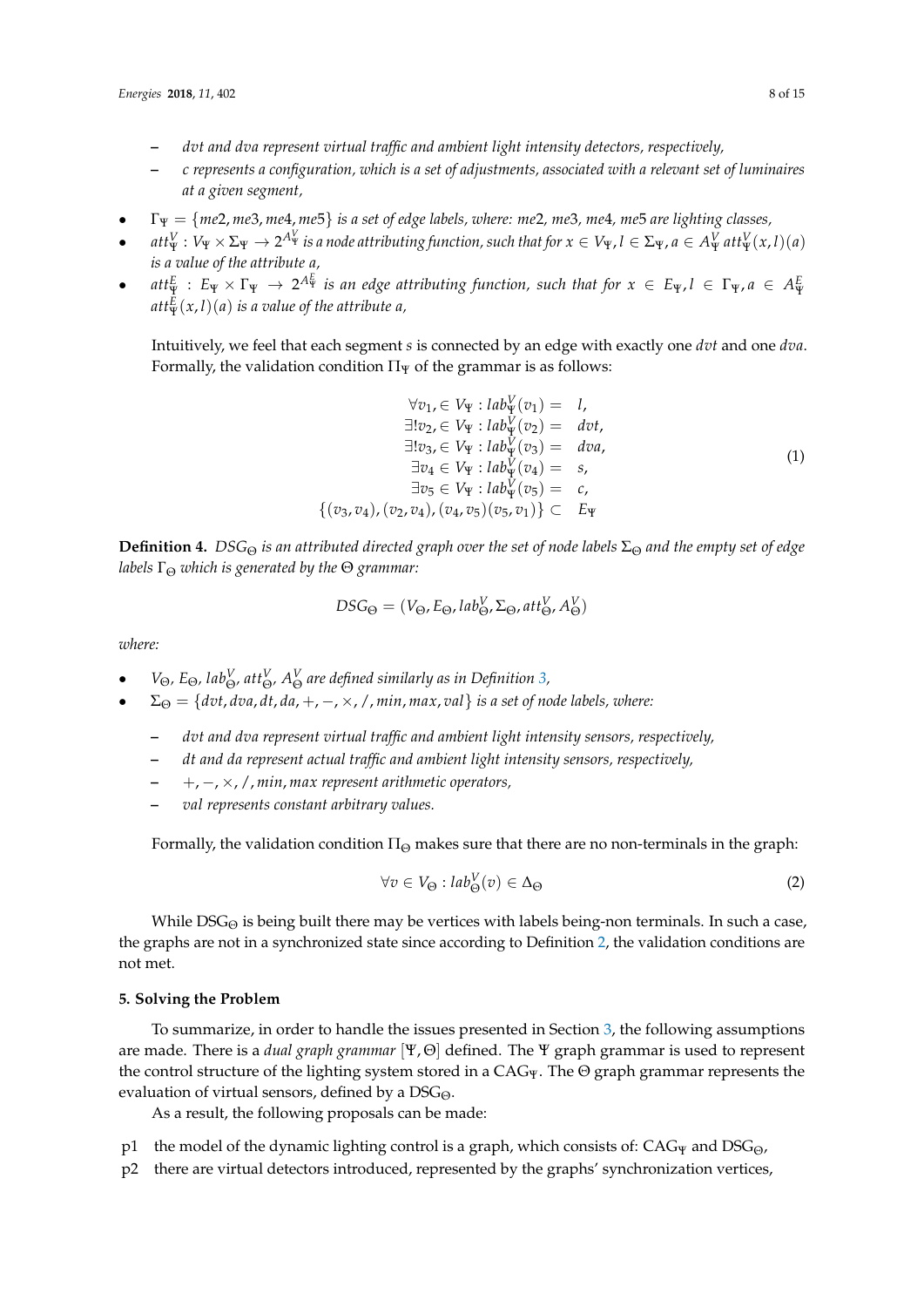- p3 there is only a single virtual detector of a given type (traffic, ambient light, etc.) in relation to an individual segment,
- p4 logical relationships between detectors and a virtual detector are expressed as a graph.

Application of the proposed *dual graph grammar* has the following properties:

- 1. it separates the logical relationships between segments, detectors and luminaires from calculations on sensor data; thus, control is separated from evaluation and both can be processed separately during run-time,
- 2. it simplifies the control process graph transformations, since there is only one edge between a segment and a detector of a given kind,
- 3. a detector can be used in calculations for multiple virtual detectors,
- 4. there is a number of vertices to be processed upon executing control being reduced, since only the Ψ graph is considered; this enhances run-time performance of the control system,
- 5. full knowledge necessary for control is expressed as a graph, subject to analysis and validation,
- 6. formal graph folding enables extracting and viewing a  $CAG_{\Psi}$  or a DSG<sub> $\Theta$ </sub>, allowing for a clear representation of control availability or logical relationships among detectors, respectively,
- 7. high-performance processing of  $DSG_{\Theta}$  is possible since it represents a parse tree,
- 8. calculations (DSG $_{\Theta}$ ) can be easily updated without influencing CAG $_{\Psi}$ ,
- 9. control availability ( $CAG_{\Psi}$ ) can be easily updated without influencing  $DSG_{\Theta}$ .

<span id="page-8-0"></span>Applying the proposed *dual graph grammar* approach to the example in Figure [3](#page-4-0) results in a model presented in Figure [6](#page-8-0) (CAG $_{\rm P}$ ) and Figure [7](#page-8-1) (DSG $_{\odot}$ ).



<span id="page-8-1"></span>**Figure 6.** A street segment, logical model: CAGΨ, based on the Ψ (structure) grammar.



**Figure 7.** A street segment, evaluation model; DSG<sub>Θ</sub> complying with the Θ (evaluation) grammar.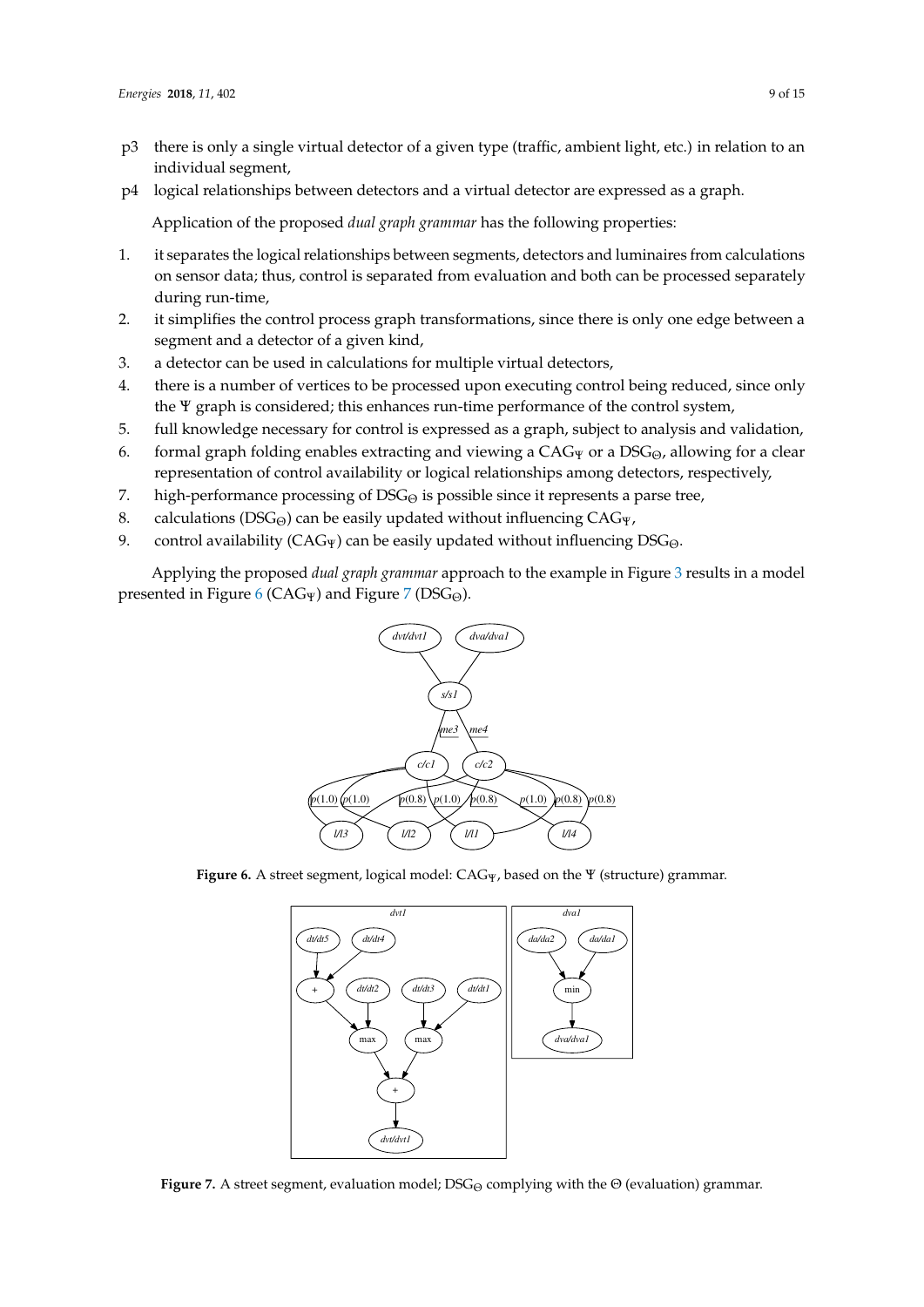#### **6. A Real World Example**

Having defined the approach, let us present an intuitive real world example. It is an excerpt from a large-scale deployment of dynamic lighting control system in Krakow, Poland. The excerpt describes a single intersection presented in Figure [8.](#page-9-0) There are five segments: *s*1, *s*2, *s*3, *s*4, *s*5. The intersection is equipped with inductive loop traffic intensity sensors: *D*2\_11, *D*2\_12, *D*2\_21, *D*2\_22, *D*4*L*\_2, *D*4*L*, *D*4\_22, *D*4\_21, *D*4\_12, *D*4\_11, *D*3\_11, *D*3\_12, *D*3\_21, *D*3\_22, *D*1\_12, *D*1\_11, *D*1\_22, *D*1\_21, *D*24\_1. There are no other detectors considered.

<span id="page-9-0"></span>

**Figure 8.** An example intersection, Krakow, Poland with inductive loops: *D*2\_11, *D*2\_12, *D*2\_21, *D*2\_22, *D*4*L*\_2, *D*4*L*, *D*4\_22, *D*4\_21, *D*4\_12, *D*4\_11, *D*3\_11, *D*3\_12, *D*3\_21, *D*3\_22, *D*1\_12, *D*1\_11, *D*1\_22, *D*1\_21, *D*24\_1, and segments: *s*1, *s*2, *s*3, *s*4 and *s*5.

Influence of traffic data from the virtual detectors on particular segments, assignments of lamps (*l*1, . . . , *l*14) to the segments as well their configurations (*c*1, . . . , *c*6)—represented in CAGΨ—are shown in Figure [9.](#page-11-0) Since there are no luminaires under control in *s*1 and *s*5, there is no edge connecting *s*1 or *s*5 with any vertex labeled with *c*. The ambient light detectors are omitted for simplicity, so the available *CAG*Ψ vertex labels are defined as:  $L_V = \{s, l, dvt, c\}$ . Furthermore,  $\Gamma_\Psi = \{me3c, me4b, me5\}$  since the set of lighting classes is adjusted to cover *me*3*c*, *me*4*b*, *me*5. There are classes *me*4*b* and *me*5 available on the segment *s*4, while *me*3*c* and *me*4*b* are available on *s*2 and *s*3. These lighting classes were selected due to physical features of the segments according to the lighting norms. Correspondence between lighting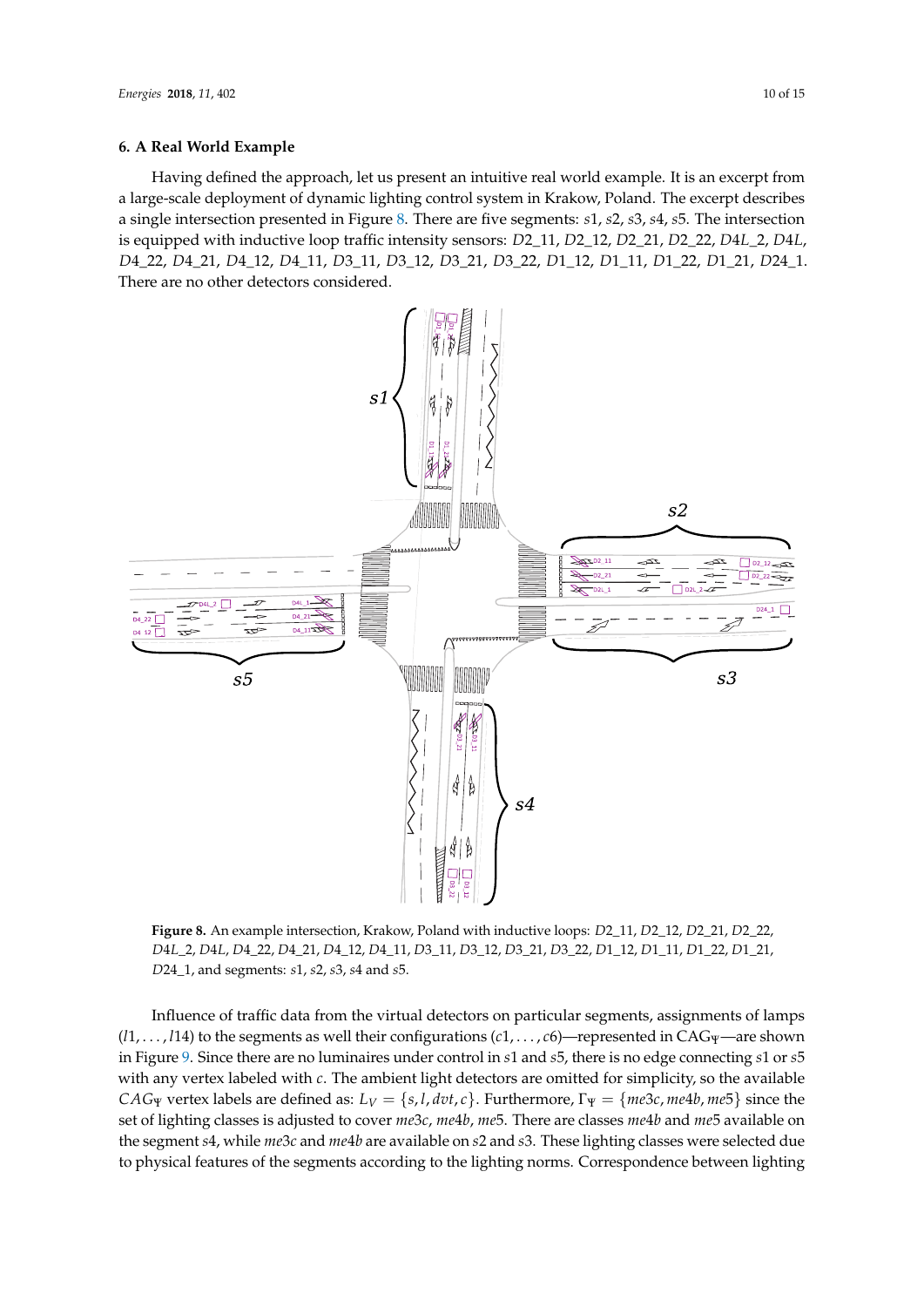classes and the power settings of the luminaires have been verified by using photometric calculations. Similarly, the synchronization condition  $\Pi_{\Psi}$  is relaxed, due to a lack of ambient light detectors:

$$
\forall v_1, v_2 \in L_V: lab_V(v_1) = l, lab_V(v_2) = dvt
$$
  
\n
$$
\exists v_4 \in L_V: lab_V(v_4) = s,
$$
  
\n
$$
\exists v_5 \in L_V: lab_V(v_5) = c,
$$
  
\n
$$
\{(v_2, v_4), (v_4, v_5)(v_5, v_1)\} \subset E
$$
\n(3)

For each of the configurations, for the given class, there are lamp settings defined as edges between *c* and *l*. They indicate power setting for a particular lamp, provided by a value of attribute *p*. For example, there is an edge between *s*4 and *c*5, which represents a configuration for establishing the *me*4*b* lighting class on *s*4. It is carried out by setting the luminaires *l*6–*l*4 to full power, which is indicated by the attribute *p* set to 1.0 (*p*(1.0)). For comparison, establishing the *me*5 class on the same segment would set the luminaires to  $80\%$  (p(0.8)). The actual power settings were computed by running photometric calculations while building CAGΨ.

The DSG<sub> $\odot$ </sub> part, which represents virtual sensor evaluations, is presented in Figure [10.](#page-12-0) The disconnected directed graph forms arithmetic expression parse trees. As a visual aid, the vertices representing the sensors (*dv* label) that are placed in the same segment as the virtual sensor are additionally enclosed in solid lines labeled with the virtual sensor index. For example, there is a virtual sensor *dvt*2 which belongs to the same segment as the detectors *D*2\_11, *D*2\_12, *D*2\_21, *D*2\_22, thus it is enclosed by a solid line labeled *dvt*2. Nodes representing arithmetic functions are labeled with their respective symbols e.g., max,  $+$ ,  $\times$  etc. The value of *dvt*2 is evaluated as: max(*D*2\_11, *D*2\_12) + max(*D*2\_21, *D*2\_22). There are also vertices representing constants; their values are indicated using *val* attributes. For example, there are two nodes attributed *val*(0.3) and *val*(0.7) in the enclosure *dvt*3. Their respective values are used for evaluation of *dvt*3, which is a result of: max(*D*24\_1, max(*D*1\_12, *D*1\_11) × 0.3 + 0.7 × max(*D*4\_12, *D*4\_11) + 0.3 × max(*D*3\_11, *D*3\_12) + max(*D*4\_22, *D*4\_21)). For this particular virtual detector, measurements provided by detectors in other segments are also taken into consideration, which increases the connectivity of the graph.

As a result, the size of  $CAG_{\Psi}$ , in comparison with CAG, is reduced. For the example intersection, considering all sensors, the CAG consists of 19 traffic intensity detectors (*dt*), 5 segments (*s*), 14 luminaires (*l*) and 6 configurations (*c*), which results in a total of 44 vertices. There are 21 edges between traffic detectors (*dt*) and segments (*s*), 6 edges between segments (*s*) and configurations (*c*), and 28 edges between configurations (*c*) and luminaires (*l*) which results in 55 edges total. For comparison, CAG<sup>Ψ</sup> consists of the following vertices: 5 virtual traffic intensity detectors (*dvt*), 5 segments (*s*), 14 luminaires (*l*) and 6 configurations (*c*), with a total of 30 vertices. There are the following edges: 5 between virtual traffic detectors (*dvt*) and segments (*s*), 6 between segments (*s*) and configurations (*c*), and 28 between configurations (*c*) and luminaires (*l*) which results in 39 total. The size of a graph is expressed as the number of its edges. In this case, it was reduced by 29%, from 55 to 39. The computational complexity of the dynamic control algorithms is  $O(n^3)$ . This is due to the properties of the Ψ grammar which do not comply with the limitations proposed in [\[21\]](#page-14-5). Therefore, the aforementioned graph size reduction decreases the number of computations performed during run-time from 166,375 to 59,319, giving a reduction factor of 2.8. Such a reduction of computation time significantly increases the scalability of the control system.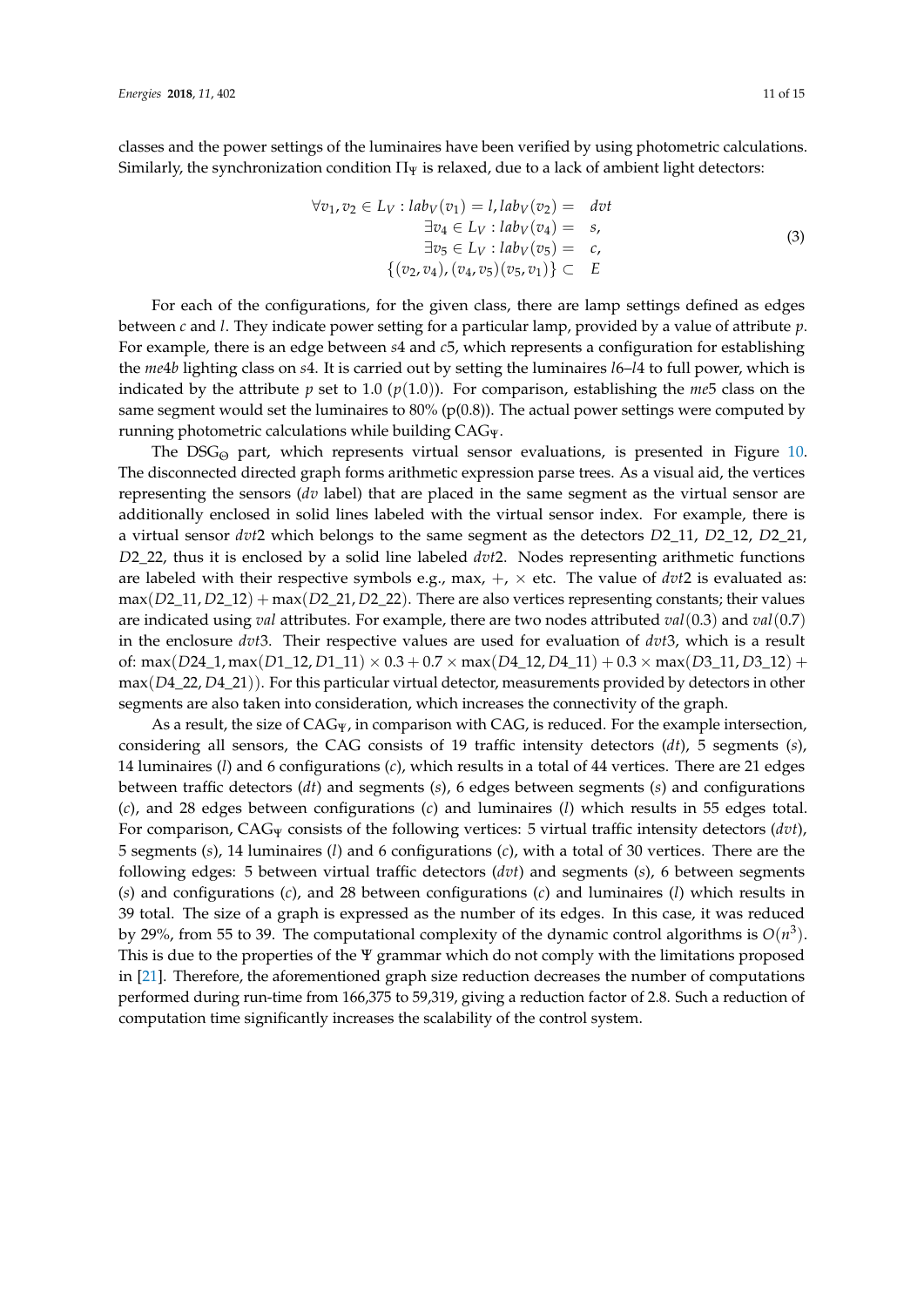<span id="page-11-0"></span>

Figure 9. An example intersection, Krakow, Poland; CAG<sub>Ψ</sub> complying with the Ψ (structure) grammar.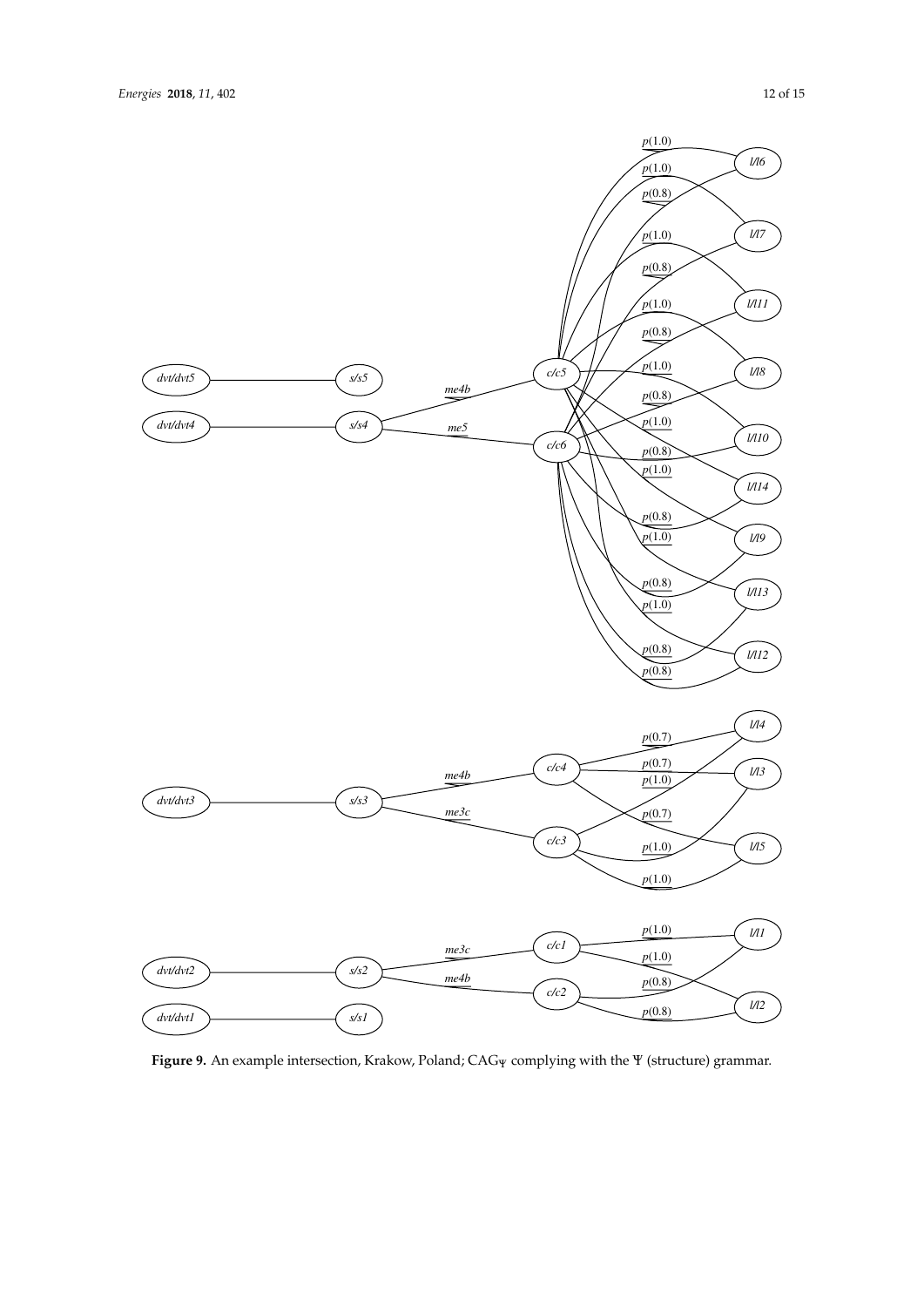<span id="page-12-0"></span>

**Figure 10.** An example intersection, Krakow, Poland; DSG<sub>Θ</sub> complying with the Θ (evaluation) grammar.

## **7. Conclusions**

Utilizing graph-based models for control systems provides a data-driven approach, which can increase the reusability of software. A graph model describes the environment, while software provides means for its processing. Upon new deployments, only the model needs to be adjusted, while the software remains unchanged. The proposed *dual graph grammar* increases processing performance and readability of such models.

A dynamic outdoor lighting control system is a practical example which confirms these claims. It is built around the dual nature of the problem: assuring proper control processing (CAG<sub>Ψ</sub>) and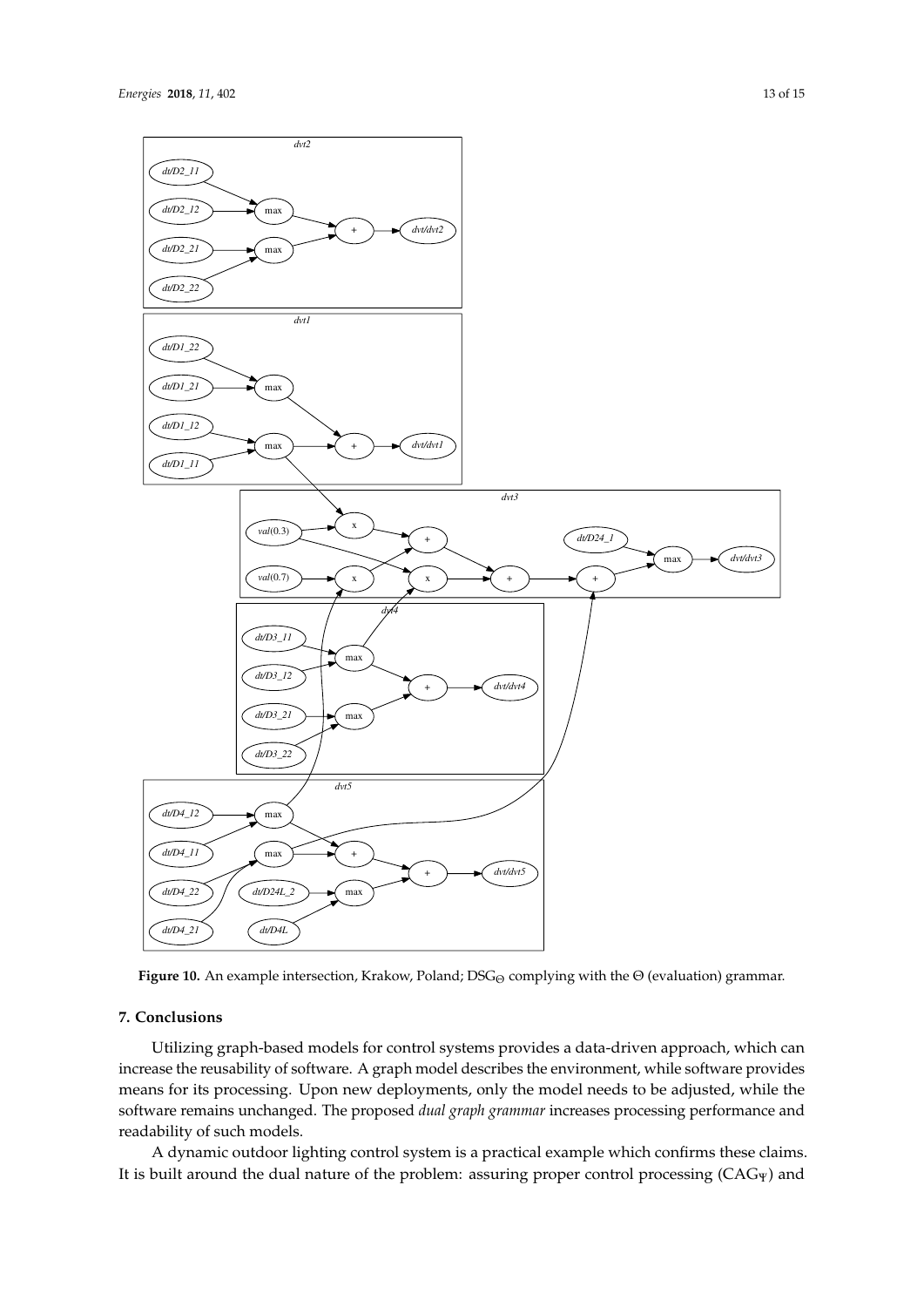utilizing relationships among sensors (DSG<sub>Θ</sub>). These two aspects form a single graph defined by a *dual graph grammar* [Ψ, Θ]. Depending on particular needs, the graph can be folded, presenting just one of the two components. Since a formal graph grammar synchronization can be defined, the interactions between the two components are smooth. The graphs can be processed independently as long as the synchronization conditions are met. If they are not met, the processing has to be ceased until the graphs become synchronized again. The aspects are clearly separated, which decreases the risk of update issues or further development of the model. The updates can regard changing physical conditions, such as deploying new sensors or retiring old ones, as well as updating the control logic requirements, which would cause the control system to behave differently.

As a result, the proposed *dual graph grammar* provides a model that on one hand is clean and readable, but on the other significantly reduces the processing time. Lowering the computing power requirements by a factor of 2.8 increases the scalability of the dynamic control system. In case of complex relationships among sensors, it ensures high processing capability, since they are expressed as arithmetic expression parse trees. This enables efficient computation of the values delivered by the virtual detectors.

**Acknowledgments:** This research was supported by the AGH University of Science and Technology grant number 11.11.120.859.

**Author Contributions:** I.W. formulated the problem, which was jointly researched by I.W and L.K, L.K. supervised the theoretical background, I.W. and L.K. wrote the paper, I.W. designed and conceived the experiments.

**Conflicts of Interest:** The authors declare no conflicts of interest.

#### **References**

- <span id="page-13-0"></span>1. Wojnicki, I.; Ernst, S.; Kotulski, L.; Sędziwy, A. Advanced street lighting control. *Expert Syst. Appl.* 2013, 41, 999–1005.
- <span id="page-13-1"></span>2. Wojnicki, I.; Kotulski, L. Controlling Complex Lighting Systems. In *Complex Systems and Dependability*; Advances in Intelligent and Soft Computing; Zamojski, W., Mazurkiewicz, J., Sugier, J., Walkowiak, T., Kacprzyk, J., Eds.; Springer: Berlin/Heidelberg, Germany, 2012; Volume 170, pp. 305–317.
- <span id="page-13-2"></span>3. Neirotti, P.; De Marco, A.; Cagliano, A.C.; Mangano, G.; Scorrano, F. Current trends in Smart City initiatives: Some stylised facts. *Cities* **2014**, *38*, 25–36.
- <span id="page-13-3"></span>4. Merlino, G.; Bruneo, D.; Distefano, S.; Longo, F.; Puliafito, A.; Al-Anbuky, A. A Smart City Lighting Case Study on an OpenStack-Powered Infrastructure. *Sensors* **2015**, *15*, 16314–16335.
- <span id="page-13-4"></span>5. European Commitee for Standardization (CEN). *CEN/TR 13201-1: 2004, Road Lighting. Selection of Lighting Classes*; Technical Report; European Commitee for Standardization: Brussels, Belgium, 2004.
- <span id="page-13-5"></span>6. European Commitee for Standardization (CEN). *CEN/TR 13201-1: 2014, Road Lighting—Part 1: Guidelines on Selection of Lighting Classes*; Technical Report; European Commitee for Standardization: Brussels, Belgium, 2014.
- <span id="page-13-6"></span>7. De Paz, J.F.; Bajo, J.; Rodríguez, S.; Villarrubia, G.; Corchado, J.M. Intelligent system for lighting control in smart cities. *Inf. Sci.* **2016**, *372*, 241–255.
- <span id="page-13-7"></span>8. Leduc, G. Road traffic data: Collection methods and applications. In *Working Papers on Energy, Transport and Climate Change*; JRC: Tokyo, Japan, 2008; Volume 1.
- <span id="page-13-8"></span>9. Wojnicki, I.; Ernst, S.; Kotulski, L. Economic Impact of Intelligent Dynamic Control in Urban Outdoor Lighting. *Energies* **2016**, *9*, 314, doi:10.3390/en9050314.
- <span id="page-13-9"></span>10. Kim, J.T.; Hwang, T. Feasibility Study on LED Street Lighting with Smart Dimming Systems in Wooi Stream, Seoul. *J. Asian Archit. Build. Eng.* **2017**, *16*, 425–430.
- <span id="page-13-10"></span>11. Kovács, A.; Bátai, R.; Csáji, B.C.; Dudás, P.; Háy, B.; Pedone, G.; Révész, T.; Váncza, J. Intelligent control for energy-positive street lighting. *Energy* **2016**, *114*, 40–51.
- <span id="page-13-11"></span>12. Wojnicki, I.; Szwed, P.; Chmiel, W.; Ernst, S. Ontology Oriented Storage, Retrieval and Interpretation for a Dynamic Map System. In *Multimedia Communications, Services and Security*; Communications in Computer and Information Science; Dziech, A., Czyzewski, A., Eds.; Springer: Berlin/Heidelberg, Germany, 2012; ˙ Volume 287, pp. 380–391.